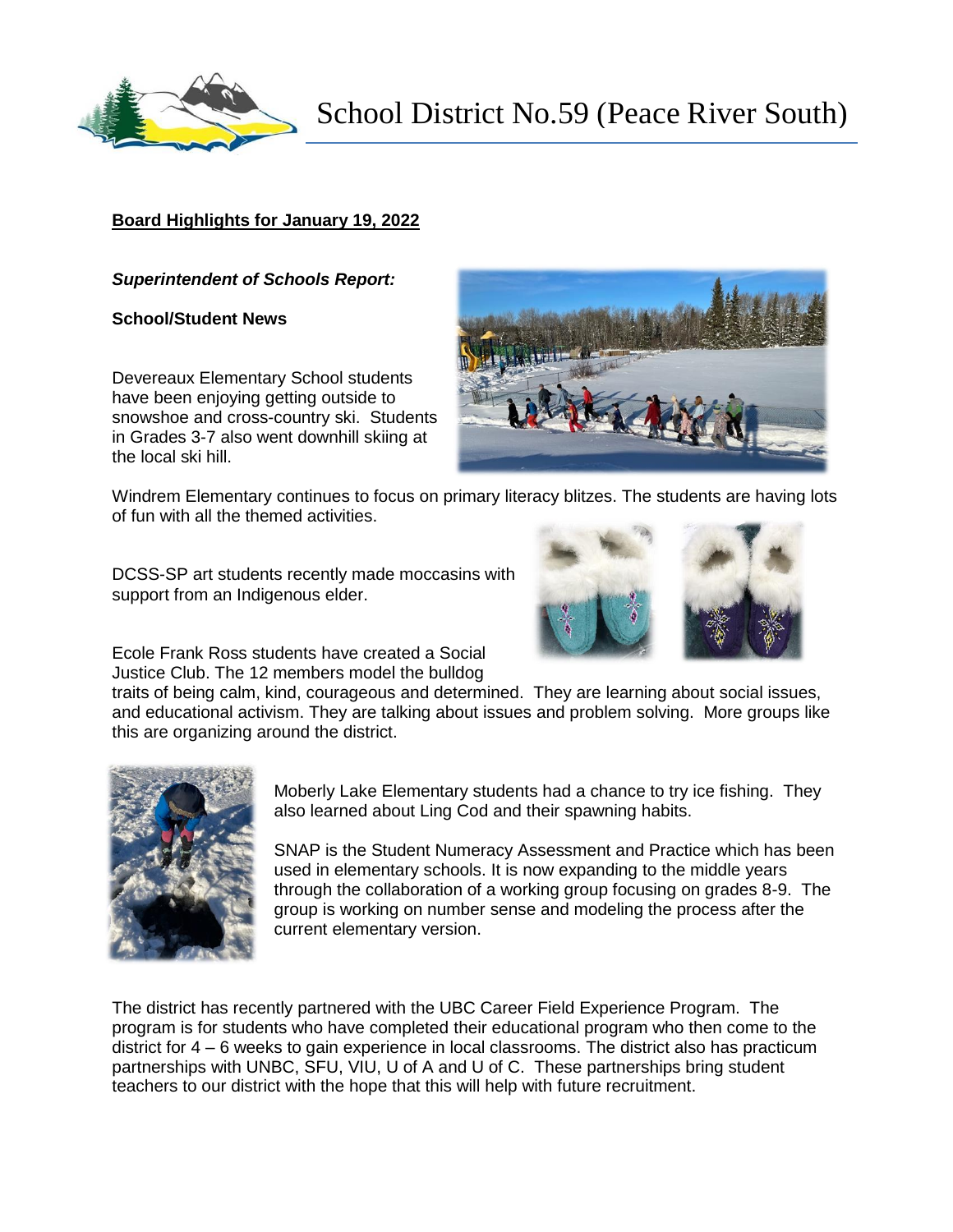The Tremblay Elementary School Library is the hub of the school where students participate in a variety of fun activities.



Congratulations to our 12 students in Chetwynd, Tumbler Ridge and Dawson Creek who have been accepted into the first course offering for the **Early Childhood Education (ECE) Dual Credit Project**. Thank you to Northern Lights College for creating an amazing program and to the Ministry of Education for funding this special opportunity. Applications are now being accepted for the full one-year ECE Dual Credit Program scheduled to start in September. Students are encouraged to speak with their high school Career Coordinator if they are interested the program.

## **Return to School Plan & Updated Protocols**

The delay in return to school for students during the first week of January was to allow staff to collaborate and revisit health and safety protocols. Areas that schools focused on were entrances, break times and gathering spaces, and at DCSS-SPSS Campus the timetable was altered to decrease the amount of class transitions.

Schools also developed contingency plans for potential staff shortages and the possibility of functional school closures. Administration will monitor staff absences and implement a functional school closure if deemed necessary.

If a Functional Closure Occurs:

- Essential health workers' children or children with diverse and complex needs may still attend as per usual as long as that can be staffed.
- Schools (staff) are expected to have rolling, flexible 5-day plans that could be easily engaged by students in the event of a closure.
- Until we have more information, a Functional Closure would be for 5 instructional days from the announcement
	- Schools would shift to a remote or virtual/online delivery with staff checking in on student progress;
	- It would be announced as soon as possible the day/evening before.

The District has implemented a Mask Exemption form that now requires a written request for an exemption. The forms also ask parents for suggestions on how to keep their child safe while they are unmasked at school. Mask compliance may influence decision making when the district is considering functional closures.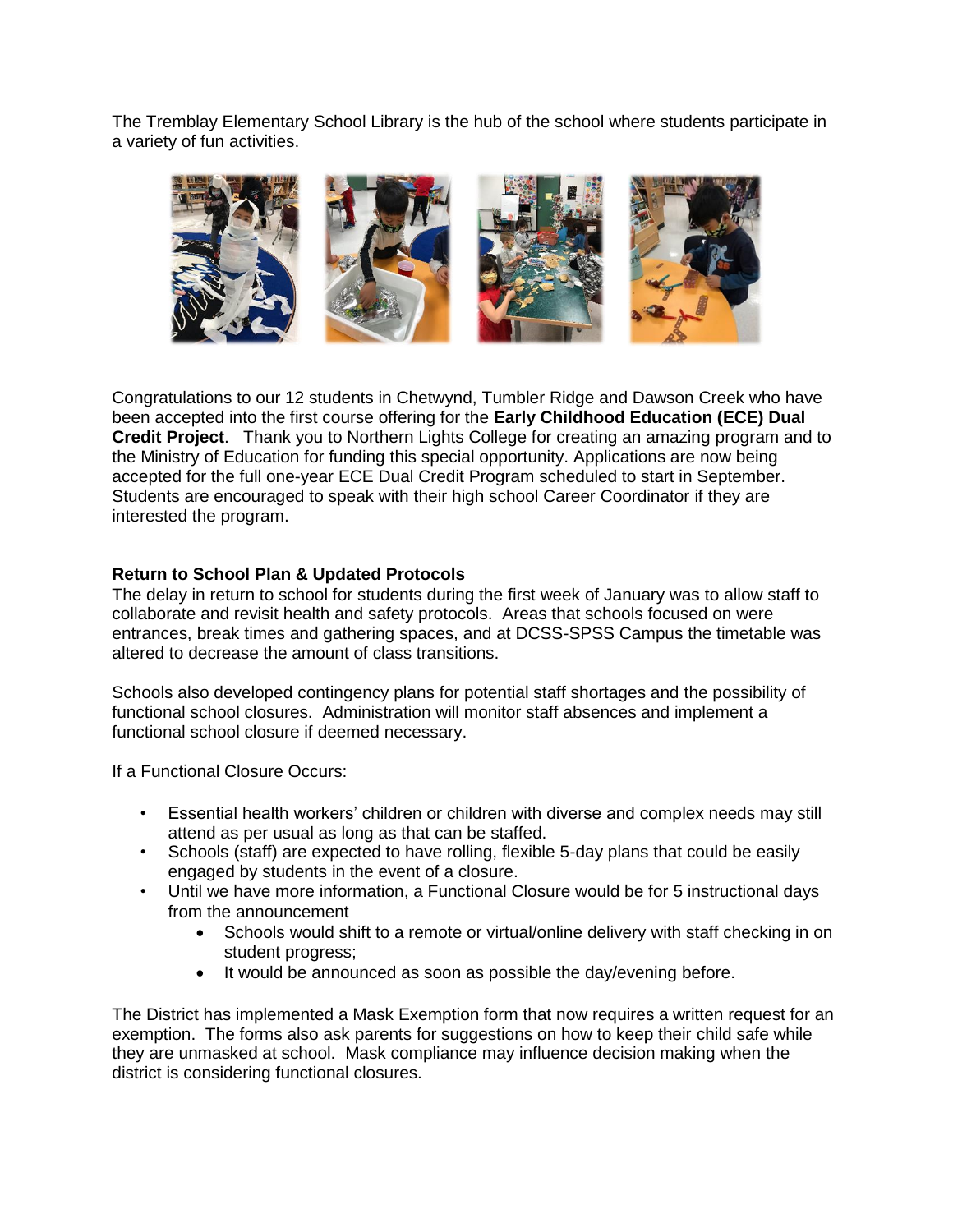### **2022-23 Proposed School Calendar**

The 2022-23 proposed school calendar was developed in accordance within the requirements of the School Act and consultation with Peace River South Teachers Association. The calendar reflects the current collective agreement language around the start, end and break times with special approval for the two-week spring break.

The proposed calendar reflects the National Day for Truth and Reconciliation on September 30th, 2022 as an observance day until further direction is received from the Province.

The proposed calendar is being circulated to allow public input. All feedback will be considered, and a final calendar will be adopted by the Board of Education on March 16, 2022.

Feedback must be made in writing to Jan Proulx [\(japroulx@sd59.bc.ca\)](mailto:%20japroulx@sd59.bc.ca) by March 4, 2022.

#### **Unrestricted Operating Surplus Initiatives**

Draft initiatives were presented in October to the board that identified priority areas of focus to allocate unrestricted operating funds. The board approved to allocate \$1,762,500 from Unrestricted Operating Reserves to Internally Restricted Operating Reserves to support initiatives in the following areas:

- o Recruitment and retention
- o Technology upgrades
- o Engineering environmental scan
- o Succession planning and capacity building
- o District level student voice council
- o MDI (Middle Years Development Instrument)
- o Implementing the K-12 Student Reporting Policy
- o MyEd Training
- o Staff Wellness
- o Fireproof room
- o Building capacity

#### *Reports from the Secretary Treasurer:*

#### **Finance Reports**

The Secretary Treasurer presented the monthly finance reports as of December 31<sup>st</sup>, 2021.

#### **2021-22 Amended Operating Grant**

The district received the amended operating grant funding which was announced on December 17, 2021. The Amended Operating Grant increased by \$999,730 (2.2%). The student base allocation increased \$672,244 (2.4%) due to the increase in enrolment of 93.4 FTE as compared to the preliminary budget. The amended operating grant will be reflected in the amended budget that will be presented at the next board meeting.

### **Upcoming Dates:**

| Date:            | Event:                                                               |
|------------------|----------------------------------------------------------------------|
| January 31, 2022 | Non-Instructional Day / Staff Pro-D<br>students do not attend school |